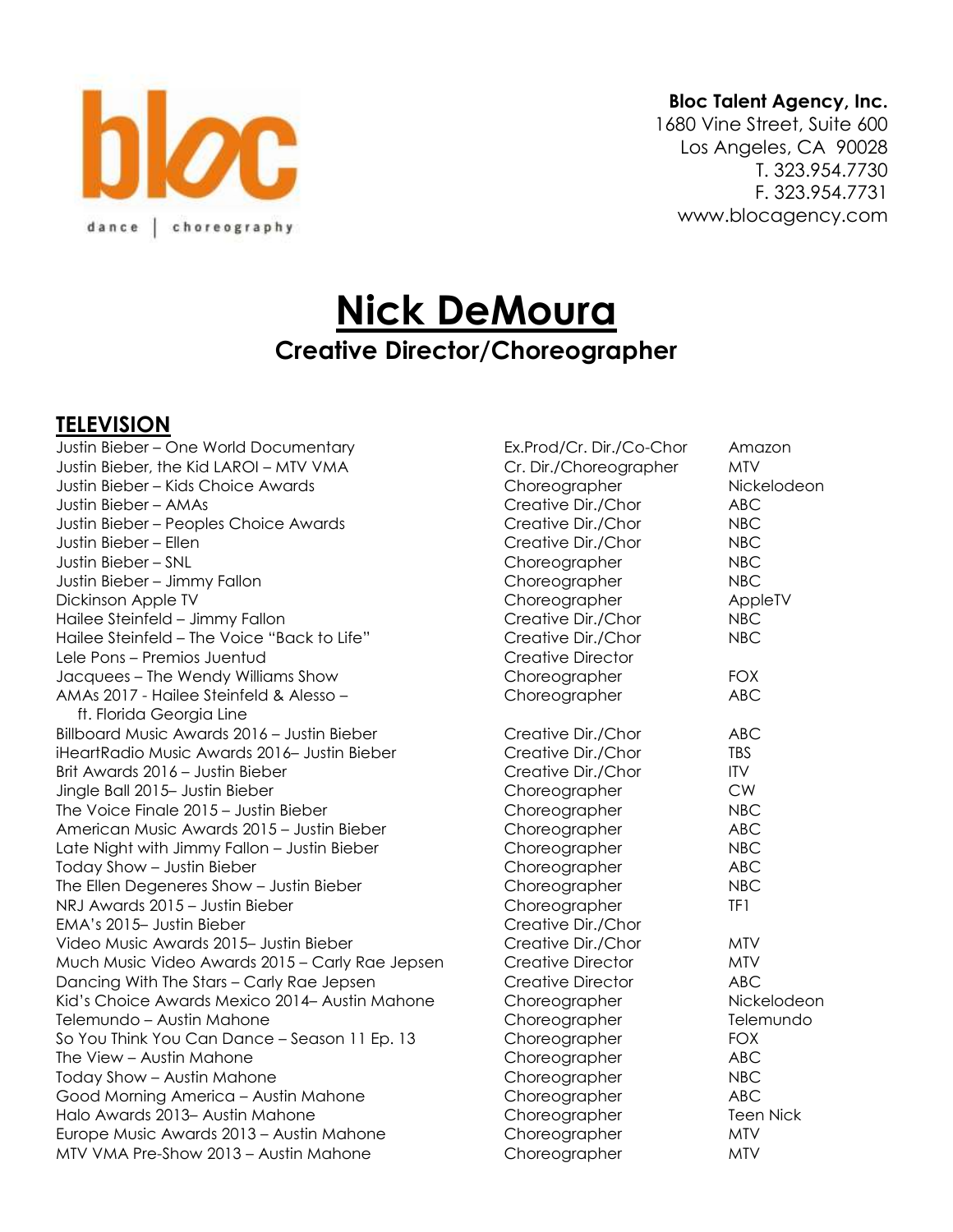# **TELEVISION – cont.**

Billboard Awards 2013 – Justin Bieber American Idol – Carly Rae Jepsen Juno Awards 2013 – Carly Rae Jepsen Grey Cup Halftime Show 2013 – Justin Bieber New Year's Rockin' Eve - Justin Bieber Dancing With the Stars – The Wanted American Music Awards 2012– Justin Bieber Victoria's Secret Fashion Show 2012 – Justin Bieber Today Show – Justin Bieber Much Music Video Awards – Justin Bieber Billboard Awards  $2012 -$  Justin Bieber The Voice – Justin Bieber Dancing With the Stars – Justin Bieber American Idol – Jenifer Lopez America's Got Talent – Justin Bieber Macys thanksgiving day parade – Keke Palmer Teen Choice Awards 2012– Justin Bieber Americas Best Dance Crew – Janet Jackson Tribute Tonight Show – Justin Bieber Justin Bieber Mexico Show Today Show – Justin Bieber Much Music Video Awards 2012- Justin Bieber The Ellen Degeneres Show - Justin Bieber The X-Factor – Justin Bieber Justin Bieber Christmas Day Parade

# **TOURS/LIVE STAGE**

Justin Bieber – Made In America Festival Creative Dir./Choreographer Kid Laroi GrubHub Livestream **Creative Dirtigation** Creative Dirtigation Creative Dirtigation Creative Dirtigation Justin Bieber – Wango Tango Creative Director Justin Bieber – T-Mobile NYE Creative Dir./Choreographer Justin Bieber – Changes Tour Co-Creative Director/Chor Alesso – Summerburst, UK Creative Dir. (lighting)/Chor In Real Life Choreographer Usher – Australia Festival Creative Director Hailee Steinfeld "Voice Notes Tour" Choreographer Hailee Steinfeld "Witness Tour" Europe Choreographer In Real Life Tour Choreographer Hailee Steinfeld Radio 1 Big Weekend Choreographer Justin Bieber Purpose Tour 2017-2016 Creative Dir./Chor Billboard 100 Music Festival 2015 – Justin Bieber Creative Dir./Chor Ariana Grande Honeymoon Tour 2015 Creative Director Justin Bieber Wango Tango 2015 Choreographer Justin Bieber Ultra Miami 2015 Choreographer Austin Mahone 2014 Tour Choreographer American Idol Live 2013 Tour Choreographer Justin Bieber Believe Tour Choreographer New Kids On The Block Tour Co-Choreographer Justin Bieber Europe Promo Tour Communication Co-Choreographer

### **MUSIC VIDEOS**

Dan + Shay "Steal My Love" extended to the Choreographer Prod: Indigo Frame Justin Bieber "Intentions" Director/Choreographer Justin Bieber "Yummy" Choreographer Dir: Bardia Zeinali LeLe Pons – "Bloqueo" Creative Dir/Chor Dir: Rudy Mancusco

| Creative Director        | ABC               |  |
|--------------------------|-------------------|--|
| Creative Director        | <b>FOX</b>        |  |
| Creative Director        | <b>CTV</b>        |  |
| Creative Director        | <b>TSN</b>        |  |
| Creative Director        | <b>CBS</b>        |  |
| Choreographer            | ABC               |  |
| <b>Creative Director</b> | <b>ABC</b>        |  |
| <b>Creative Director</b> | <b>CBS</b>        |  |
| Creative Director        | <b>NBC</b>        |  |
| Creative Director        | Much Music        |  |
| Creative Director        | ABC               |  |
| <b>Creative Director</b> | NBC               |  |
| Creative Director        | <b>ABC</b>        |  |
| Co-Choreographer         | <b>FOX</b>        |  |
| <b>Creative Director</b> | NBC               |  |
| Choreographer            | <b>NBC</b>        |  |
| <b>Creative Director</b> | <b>FOX</b>        |  |
| Co-Choreographer         | MTV               |  |
| Choreographer            | NBC               |  |
| Choreographer            |                   |  |
| Choreographer            | NBC               |  |
| Choreographer            | <b>Much Music</b> |  |
| Choreographer            | NBC               |  |
| Choreographer            |                   |  |
| Choreographer            | Disney            |  |